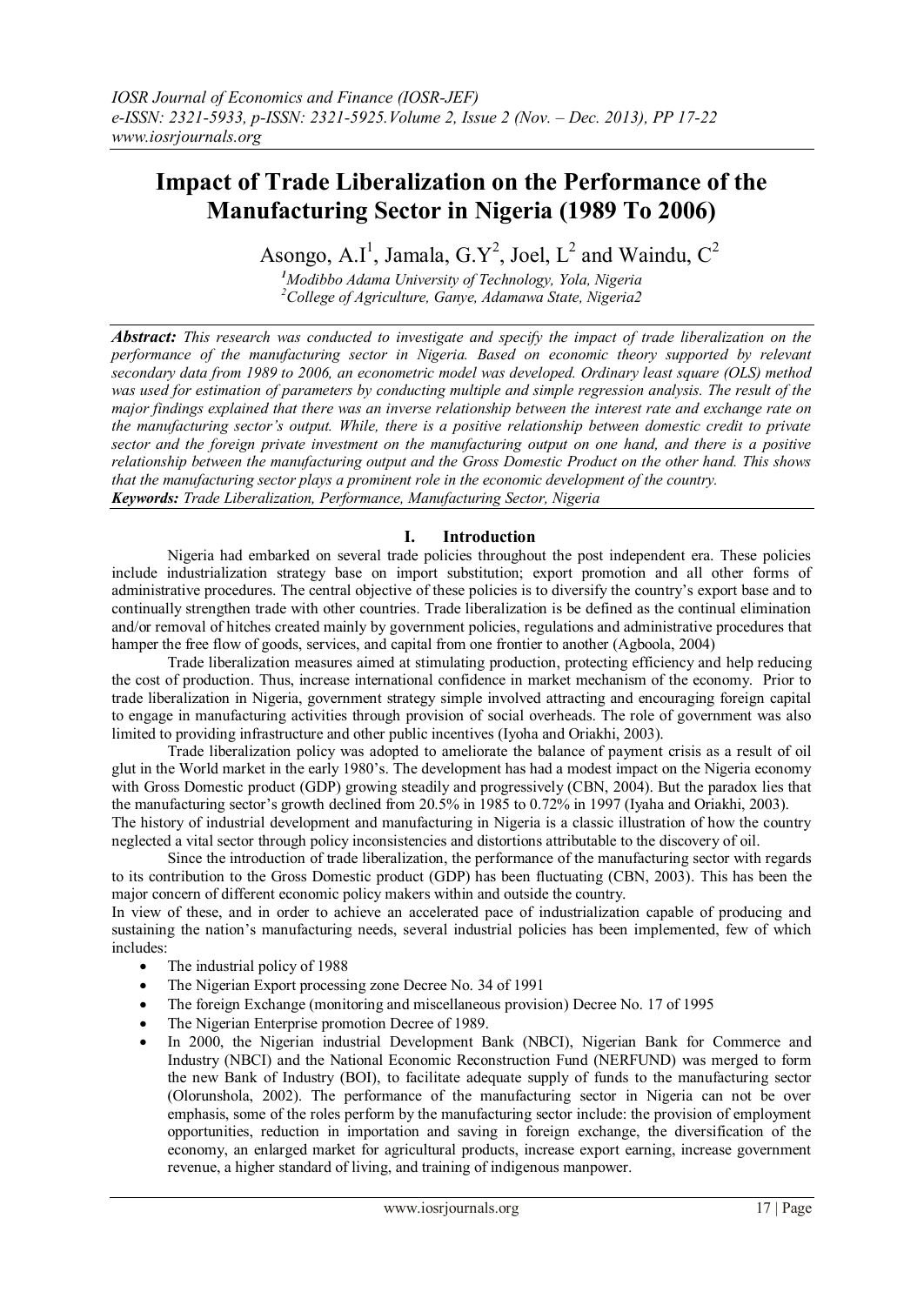# **The Concept of Trade Liberalization:**

Trade liberalization deals with the increasing breakdown of barriers and the increasing integration of the World market (Fafowora, 2000). In the works of Derossa, (2000), trade liberalization was referred to as the increasing international integration of international market for goods, tradable service and financial assets. In the real sense, it is also referred to the increasing integration of markets for major inputs to production, not only mobile physical capital but also labour in its various forms: basic labour, skilled labour and other professional services.

Trade liberalization offers countries access to the global market which affords people greater opportunity to tap more and larger market around the World, giving them access to more capital flow, technology, cheaper import and larger export markets. It equally exposes countries to new ideas, products, and economies of scale in production and makes them gain efficiency in utilization of production resources (Adenikinju and Chete, 2003). However, a more integrated World economies is prone to some adverse consequences equally as it relates to financial management, environmental degradation and pace of development. Also, trade liberalization opens an economy to some financial crisis (UNEP, 2001).

Amos, (2000), viewed adverse effect of trade liberalization on the rate of inflation, when he said that lowering tariffs and relaxation of quantitative restriction can lead to expansionary fiscal and monetary policies knowing the goals of expansionary fiscal reform is to reduce budget deficit, the concomitant effect which is the rapid growth of money supply which will inevitably boost price inflation in an economy.

Jerome and Adenikinju (1995), opined that Nigeria's non-oil export go mainly to West European Economic Community Countries, and more so, new markets are merging in Asia and other parts of the World especially in Sub-Sahara Africa. Also, in their comparative analysis of the performance of manufactured export between Nigeria and selected countries in Asia and Africa, they analyzed that manufactured export in Korea and Hong Kong accounted for 94% and 96% respectively, while that of Nigeria was 1% of the total GDP as at 1990.

According to World Bank (2000), the Egyptian government responded to trade liberalization with impressive economic reform program that include, fiscal tightening that reduced the marginal tax rate and government budget deficit. Monetary reform adopted in Egypt also included re-controlling of interest rate, devaluation and unification of exchange rate, reducing growth of money supply and liberalizing capital account. Privatization was also introduced and thus foreign investors reacted quickly to this opportunity. In 1995, the total foreign Direct Investment (FDI) was \$400 million USD followed by \$800 million USD in 1996 and around \$1.2 billion USD in 1997.

In the case of Nigeria, the net foreign Direct Investment was \$588 million USD in 1990 and \$897 million USD in 1992, then to \$1.96 billion USD in 1995 and \$1.53 billion USD in 1997, (Global Development Finance, 1999). Despite the reform in Egypt, and Nigeria, these countries are yet to take full advantage of the trade given their market size and border countries like Israel, Tunisia, Niger, Chad and others.

Trade liberalization is thus, a multidimensional concept and may be viewed as the forging of multiplicity of linkages and interconnectedness between States and the societies which make up the modern World called the global village. It is also a process by which occurrences, decision and activities in one part of the World come to have significance consequence on individual and communities in quite distant part of the globe.

# **The Impacts of Trade Liberalization on the Nigerian Economy**

Anyanwu *et al* (1997), referred to the manufacturing sector as a sub-set of the industrial sector. According to Chenery and Stout (1996), pointed out that the impact of trade liberalization on the manufacturing sector deals with the enlarging the size of the market and the scope of specialization in the manufacturing sector, it also makes a greater use of machinery, encourages inventions and innovations, raise labour productivity, lower costs and leads to economic development.

Colander, (2001), stress that, the impact of trade on the manufacturing in Nigeria also leads to the importation of foreign capital and instill new ideas, technical know-how, skills, managerial talents and entrepreneurship. Usman (2000), pointed out that the impact of trade liberalization on the manufacturing sector can be seen on how it has improved the agricultural sub-sector in the country through the provision of adequate farm input such as improved seeds, fertilizer, tractors for cultivation etc. for the supply of raw materials to the manufacturing industries. Usman (2000), also stress that the impact of trade liberalization on the manufacturing sector as fostering healthy competition and checking inefficient monopolies. Healthy competition is essential for the development of the export sector of such economies and for checking inefficient exploitative monopolies that are usually established on the grounds of infant industry protection.

# **Performance and Contribution of the manufacturing Sub-Sector in Nigeria**

The manufacturing sub-sector in Nigeria has had a mixed performance over the years, owing to the fluctuations in its contribution to the country's Gross Domestic product (GDP). In 1960, manufacturing share of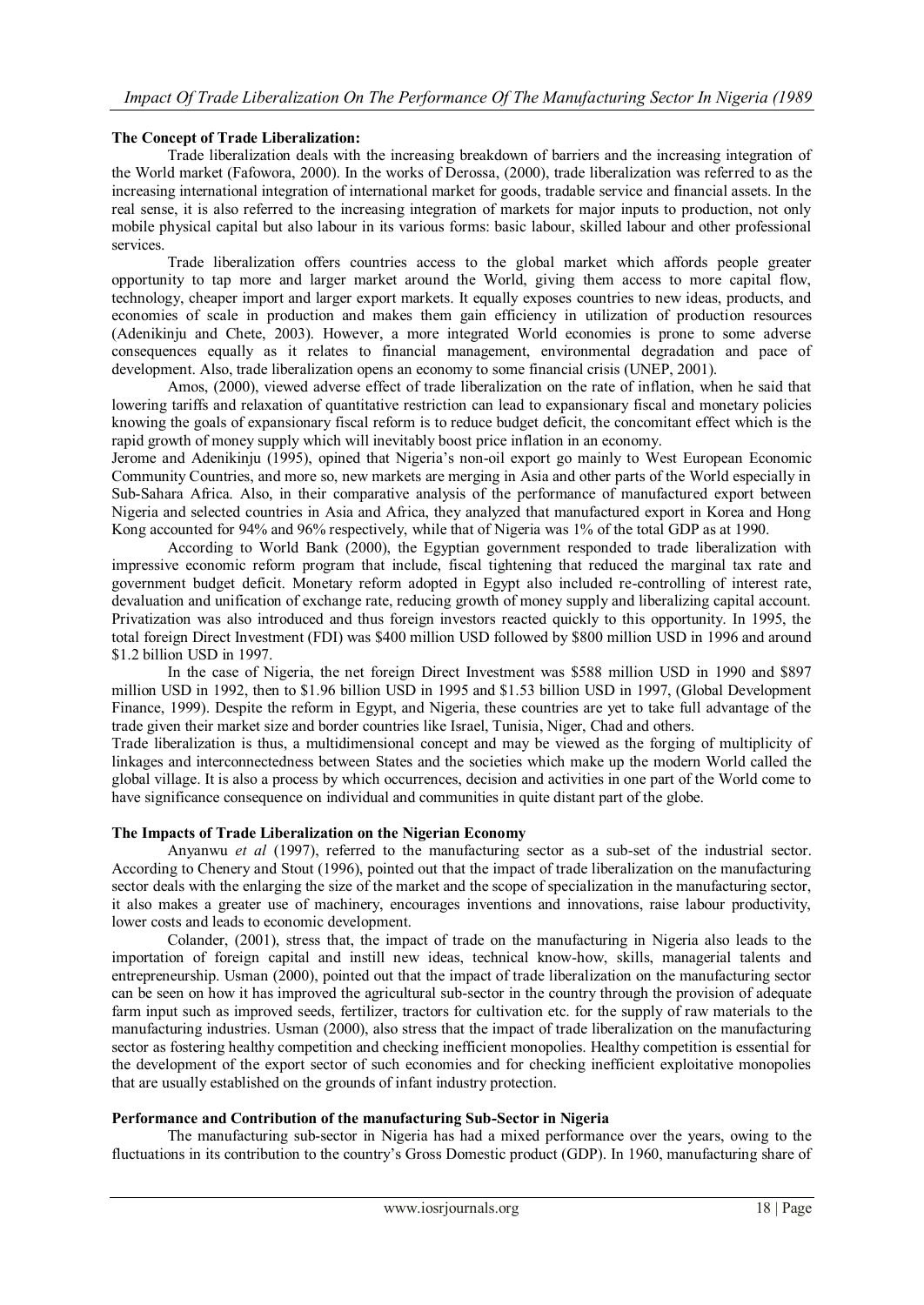the Nigeria's GDP was 4.8% rising to 6.9% in 1965, and to 7.2% in 1970, the manufacturing sector' contribution to the GDP stood at 8.3% and started declining in 1993 form 7.2% to 6.0% in 2000 (CBN, 2003). Also, manufacturing sub-sector capacity utilization fell from 75% in 1980 to 42.7% in 1986 and to 39.0% in 1990. By 1992, the sector capacity utilization rose to 40.4% and in 1995 collapsed to 29.3%. In the same vein, growth rate of manufacturing rose from 23.6% in 1965 to 77% in 1975. But falling drastically to only 6.6% in 1980,The only rise that exceeded 10% since then was recorded at 20.5% growth rate in 1985 (CBN, 2000). By 1993, it has fallen to 4.2% in 1994, it was recorded 5%. In general, the industrial sector as a whole grew by 5.2% in 1980 to 1986 period, and also fell to 1.02% in 1996 to 0.72% in 1997 (CBN, 2000).

## **Prospect of the manufacturing sector in Nigeria**

The prospect of the manufacturing sector in Nigeria in providing sustainable economic development given abundance and varied resources endowment can support mass production both for local and export market there by diversifying the economy from over reliance on oil earnings (Osagie, 2004).

Developing the Nigeria industrial/manufacturing sector required a concerted effort of government and the private sector to create an environment that would encourage investment, primarily by Nigerians as a firm basis for attracting and sustaining foreign investments in the sector. A fully developed industrial sector would provide a firm basis for sustainable economic development (BPE, 2003).

Ewing (1990), asserted that industrial development is bound to be frustrated unless there is a simultaneous progress on several fronts such as; science and technology, education, energy and transportation.

### **Theoretical Frame work**

This section examines some theories that explain and have a link with investment portfolios in an economy. Here the Harrod-Domar growth theory, Marxian orthodox scheme and Keynesian model theory will be of great impetus, (Tidero, 2003).

Harrod-Domar (1957), posits that, every economy must save a certain proportion of it national income (NI), if only to replace worn out or impaired capital goods. However, in order to grow, new investments representing net additions to the capital stock are necessary.

This can be algebraically stated, thus:

S=SY

Where: S=Savings

Y=National Income

And I=∆K

Where: I=Net Investment

∆K=change in capital stock

While, the Marxian Orthodox Scheme (1939), capital accumulation enjoys a glorified esteem, since it is considered as the only practical approach to the attainment of a true "Socialist State". Thus, it is impossible to conceptualize capitalism without the foundation of its survival of capital accumulation, (Tidero, 2003)

Also, the Keynesian (1960), model analysed the critical element in a well-functioning economy is "Competition" and provided that it is maintained, the competitive equilibrium is attain by the free market generates economic efficiency in the parathion sense. The government should then disown it enterprise, the government should free competition to exist, so has to achieve both allocation and productive efficiency for steady growth, (Thigan, 1997).

The linkage of Harrod-Domar, Marxian orthodox and Keynesian in view to the topic of this study lies in the fact that the establishment of trade liberalization is a capital formation, competitions and savings to channel into investment and the effect on the economy.

Basically, the neglect of the agricultural sector in Nigeria as a result of the oil boom in 1973, has denied many manufacturers and industrialists their primary sources of raw material and this absence of locally sourced input resulted in high cost of production. However, the introduction of trade liberalization in Nigeria was aimed at increasing product quality and increase expenditure on research and development that will enhance competition in production.

The objective of this study is to examine how the manufacturing sector has responded to trade liberalization

# **Materials and Methods**

### **Study Area**

Nigeria is located between Latitude  $4^0$ -14<sup>0</sup>N and Longititude  $2^0$ -15<sup>0</sup>E, with a total area of 923,770 km<sup>2</sup>, the population of about 140,003,542 (NPC, 2006).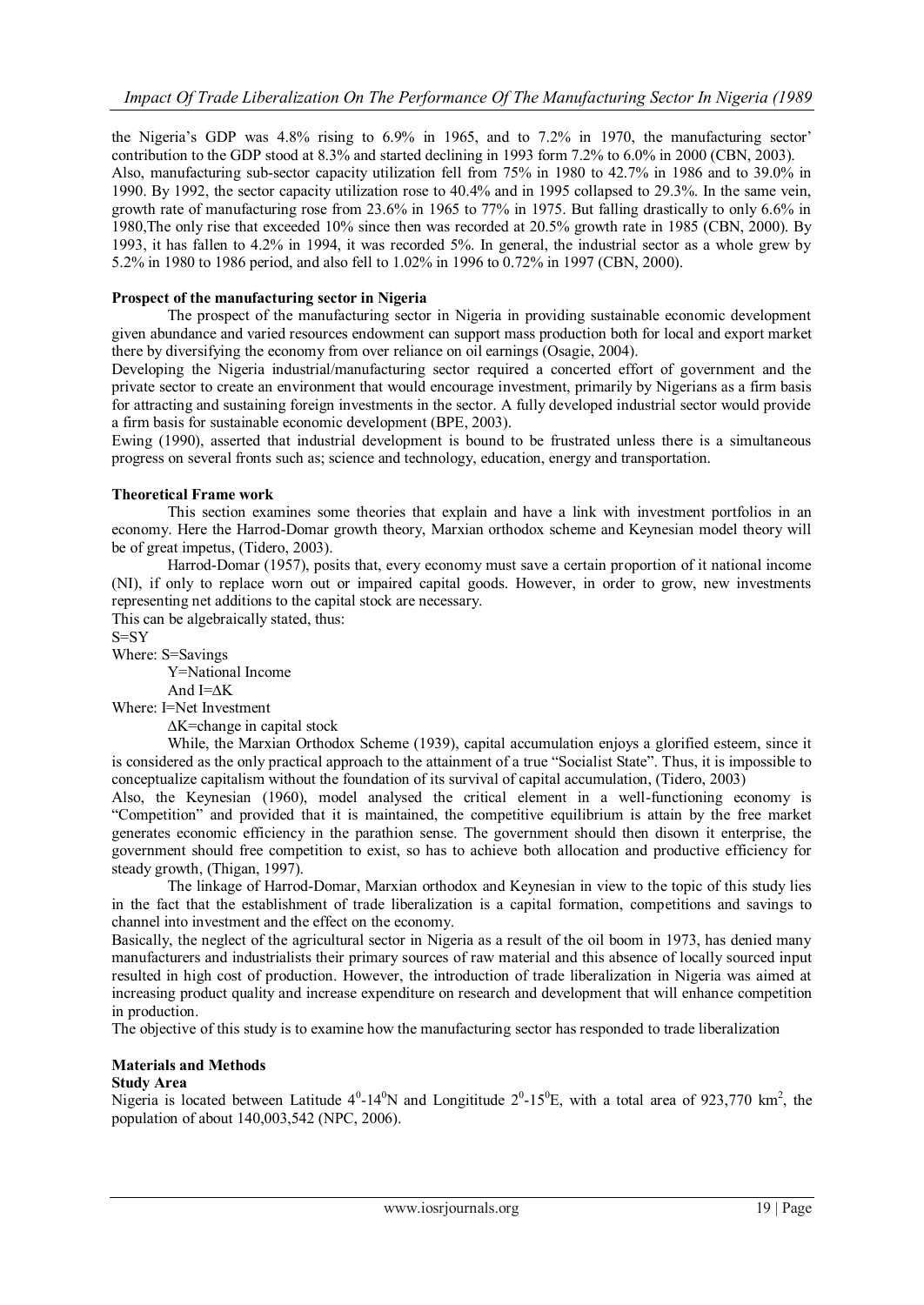# **Data Collection and Analysis**

The data used in this research was from Central Bank of Nigeria Statistical Bulletin, National Bureau of Statistics (NBS), Official report on the exercise, text books, Journals, News papers, and Statistical review of the Federal ministry of finance.

## **Techniques of Analysis**

The techniques used for data analysis include; econometric and Ordinary least Square (OLS) methods. Data obtained were subjected to regression analysis with the aid of Statistical Package for the Social Science (SPSS, Version 13) was performed

### **Model Specification**

The first step in this research work is to set the expression of the relationship in mathematical form. In other words, it entails specifying the models which the economic phenomenon will be explained empirically.

### **Variables of the Model**

The variables of the models are divided into two major components:

**Model One**: MQ=F (IR, EX, DCP, FPI)………………………………….(i) MQ=b0+b1IR+b2EX+b3+DCP+b4FPI+ut………………………………...(ii) Where: MQ=manufacturing sector output IR=Interest Rate EX=Exchange Rate DCP=Domestic Credit to private investment FPT=Foreign private Investment in manufacturing sector  $b_0$ ,  $b_1$ ,-----------  $b_4$ =Coefficient of the variables.  $u_t$ =constant error term

# **Model Two:**

GDP=F (MQ)……………………………………………………………..(iii)  $GDP = b_0 + b_1 MO + u_t$ Where: GDP=Gross Domestic product MQ=Manufacturing sector output B0, b1-------------=Coefficient of the variables  $u_t$ =constant error term

# **II. Results and Discussion**

The data collected shows Gross domestic product (GDP), manufacturing sector output (MQ), Interest Rate (IR), Exchange rate (ER), Domestic credit to private sector (DCP), and foreign private investment (FPI) from 1989 to 2006.

### **Model One**

| www.ch                                                                                           |             |                       |             |             |  |  |  |  |
|--------------------------------------------------------------------------------------------------|-------------|-----------------------|-------------|-------------|--|--|--|--|
| Table 1: Statistical Significance using standard error for a linear multiple regression analysis |             |                       |             |             |  |  |  |  |
| Predictor                                                                                        | Coefficient | <b>Standard Error</b> | t-statistic | Probability |  |  |  |  |
| $b_0$                                                                                            | $-2257.1$   | 8869.5                | 0.25        | 0.803       |  |  |  |  |
| $b_1$ IR                                                                                         | $-541.9$    | 405.6                 | $-1.33$     | 0.206       |  |  |  |  |
| $b_2$ EX                                                                                         | 21.075      | 121.1                 | 0.17        | 0.865       |  |  |  |  |
| $b_3DCP$                                                                                         | 0.065       | 0.01                  | 4.71        | 0.000       |  |  |  |  |
| $b_4$ FPI                                                                                        | 3.55        | 0.50                  | 7.10        | 0.000       |  |  |  |  |
| $R2=0.99$                                                                                        |             |                       |             |             |  |  |  |  |
| AdjR2= $0.99$                                                                                    |             |                       |             |             |  |  |  |  |
| $F-Ratio (cal)=448.0$                                                                            |             |                       |             |             |  |  |  |  |
| $DW=1.989$                                                                                       |             |                       |             |             |  |  |  |  |
|                                                                                                  |             |                       |             |             |  |  |  |  |

Source: (Data Analyses, 2008) Note: Significant (P<0.05)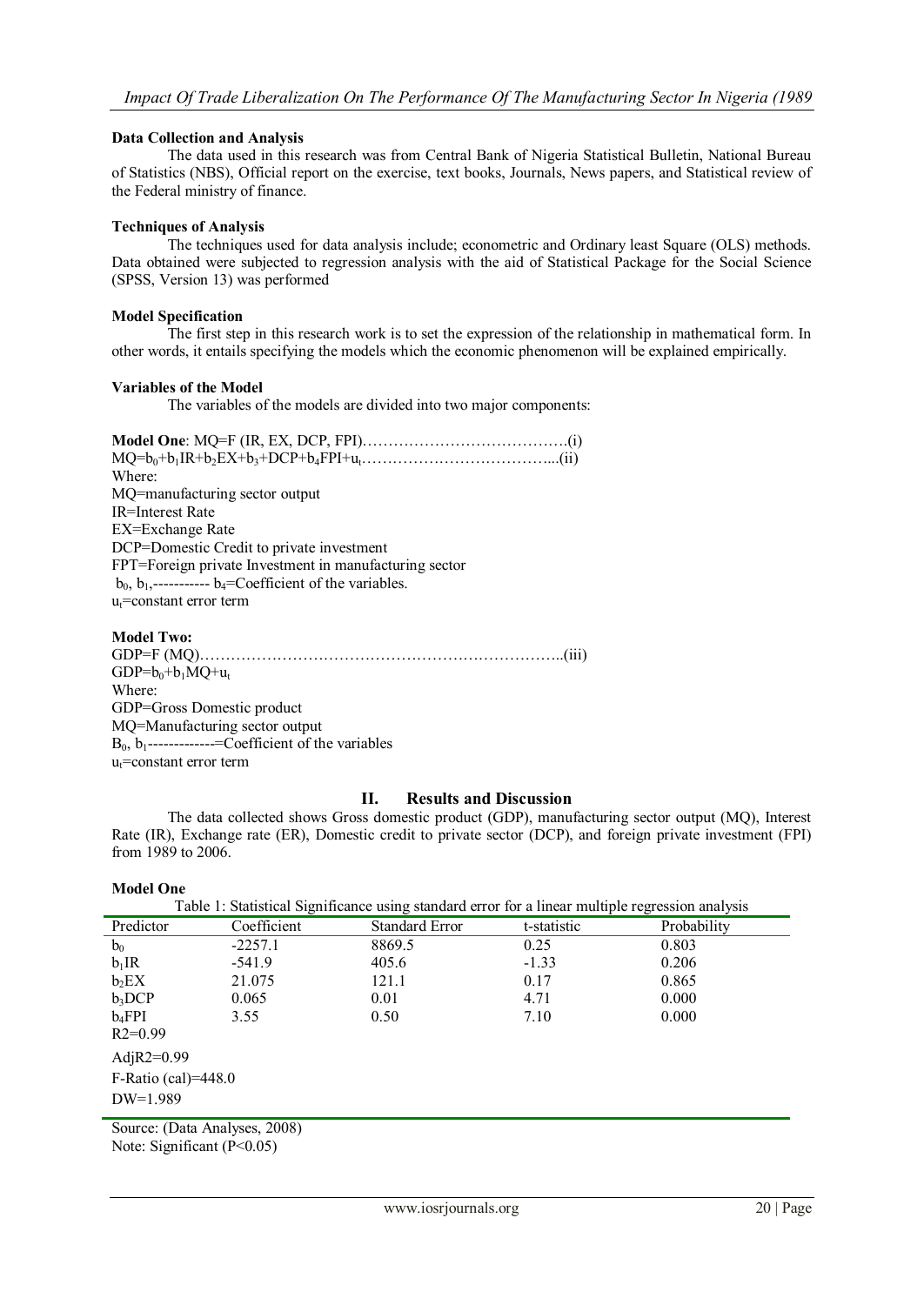Model equation is expressed by model analysis as follows:

MQ= -2257.1+-541.9IR+21.0EX+0.6DCP+3.5FPI

(8869.5) (405.6) (121.2) (0.01) (0.5)

Table 1 shows a multiple regression analyses; all the coefficients were correctly signed. The b0, b1, b2, b3, and b4 coefficients which represent the manufacturing sector output (MQ), Interest Rate (IR), Exchange Rate (EX), Domestic credit to private sector (DCP), and foreign private investment (FPI), were positively signed, which is in line with the prior expectation on the study.

In the test for the statistical significant for the intercept, the calculated t-ratio of 0.254 is less than the tabulated t-ratio of 2.042, this indicates that the other variables not captured by the model has no effect on the dependent variables, that is the manufacturing sector output. While for the domestic credit to private sector (DCP), and the foreign private investment (FPI), the calculated t-value of 4.71 and 7.10 respectively are greater than the tabulated t-ratio of 2.042 (P<0.05). This means an increase in the domestic credit to private sector and foreign private investment will aid economic growth and development through mobilization of capital (Saving and investment), employment, promote competitions and specialization.

The t-value of Interest Rate (IR)  $t=1.33$ , is statistically not significant (P<0.05). Therefore, interest rate (IR) has no effect on the output of the manufacturing sector. More so, the exchange rate (EX), the t-value of  $0.17$ , it is statistically significant and therefore, there is a positive relationship between the exchange rate (EX) and the manufacturing sector output.

The test of goodness of fit  $(R^2)$ , the result indicates that 99% change in manufacturing sector output is explained by the explanatory variables included in the model, while only 1% of the residual term. This can also be confirmed by ANOVA, the F-ratio calculated f-ratio of 2.29. With DW of 1.98 serial correlation is minimal, meaning the model can be used for prediction with high degree of accuracy.

#### **Model Two**

| Table 2: Statistical Significance using Standard Error for a linear regression analysis |
|-----------------------------------------------------------------------------------------|
|-----------------------------------------------------------------------------------------|

| Predictor                     | Coefficient | <b>Standard Error</b> | t-statistics | probability |  |  |  |
|-------------------------------|-------------|-----------------------|--------------|-------------|--|--|--|
| $b_0$                         | $-112323.8$ | 185790.0              | $-060$       | 0.55        |  |  |  |
| $b_1MQ$                       | 24.94       | 1.49                  | 16.72        | 0.00        |  |  |  |
| $R^2 = 0.94$                  |             |                       |              |             |  |  |  |
| Adj $R^2 = 0.94$              |             |                       |              |             |  |  |  |
| F-Ratio (cal)= $279.7$        |             |                       |              |             |  |  |  |
| $DW=1.29$                     |             |                       |              |             |  |  |  |
| Source: (Data Analyses, 2008) |             |                       |              |             |  |  |  |
| Note: significant $(P<0.05)$  |             |                       |              |             |  |  |  |

Model equation is expressed by model analysis as follows:

GDP== -112323.8+24.94MQ (185790.46) (1.49)

In the simple linear regression analysis, all the coefficients were correctly signed. The  $b_0$  and  $b_1$ coefficients which represent changes in the manufacturing sector output (MQ) was positively signed, which is in line with the prior expectation of the study. The test for the statistical significance for the intercept, the calculated t-ratio = -0.60 was less than the tabulated t-ratio of 2.04. This indicates that the other variables not captured by the model have no effect on the dependent variable that is GDP. While, for the manufacturing sector output (MQ), the calculated t-value = 16.72 was greater than the tabulated t-value of 2.04 (P<0.05). This indicates a rise in the manufacturing sector output of a country. The test of goodness of fit  $(R^2)$ , the result indicates that 94% change in GDP is explained by the explanatory variables included in the model. While, only 6% was the residual term. This can also be confirmed by ANOVA, the F-ration calculated of 279.765 is greater than the tabulated F-ratio of 4.17. With DW of 1.29 serial correlation is minimal meaning the model con be used for prediction with high degree of accuracy.

### **III. Conclusion**

The analyses conducted shows that most of the result are favourable in relation to the manufacturing sector, it also shows that the performance of the manufacturing sector is likely to generate sufficient income, if measures are taken to invest in the right path. Further improvement is necessary to enhance the manufacturing sector.

# **References**

- [1]. Adenikinju, A. (1994). "Trade liberalization, market and productivity in Nigeria, African Economic Research Consortium. Nairobi
- [2]. Agboola, K. (2004). The Effect of Trade liberalization on the manufacturing sector. Unpublished B. Sc. Thesis, University of Ilorin.

 $GDP=b<sub>o</sub>+b<sub>1</sub>MQ$